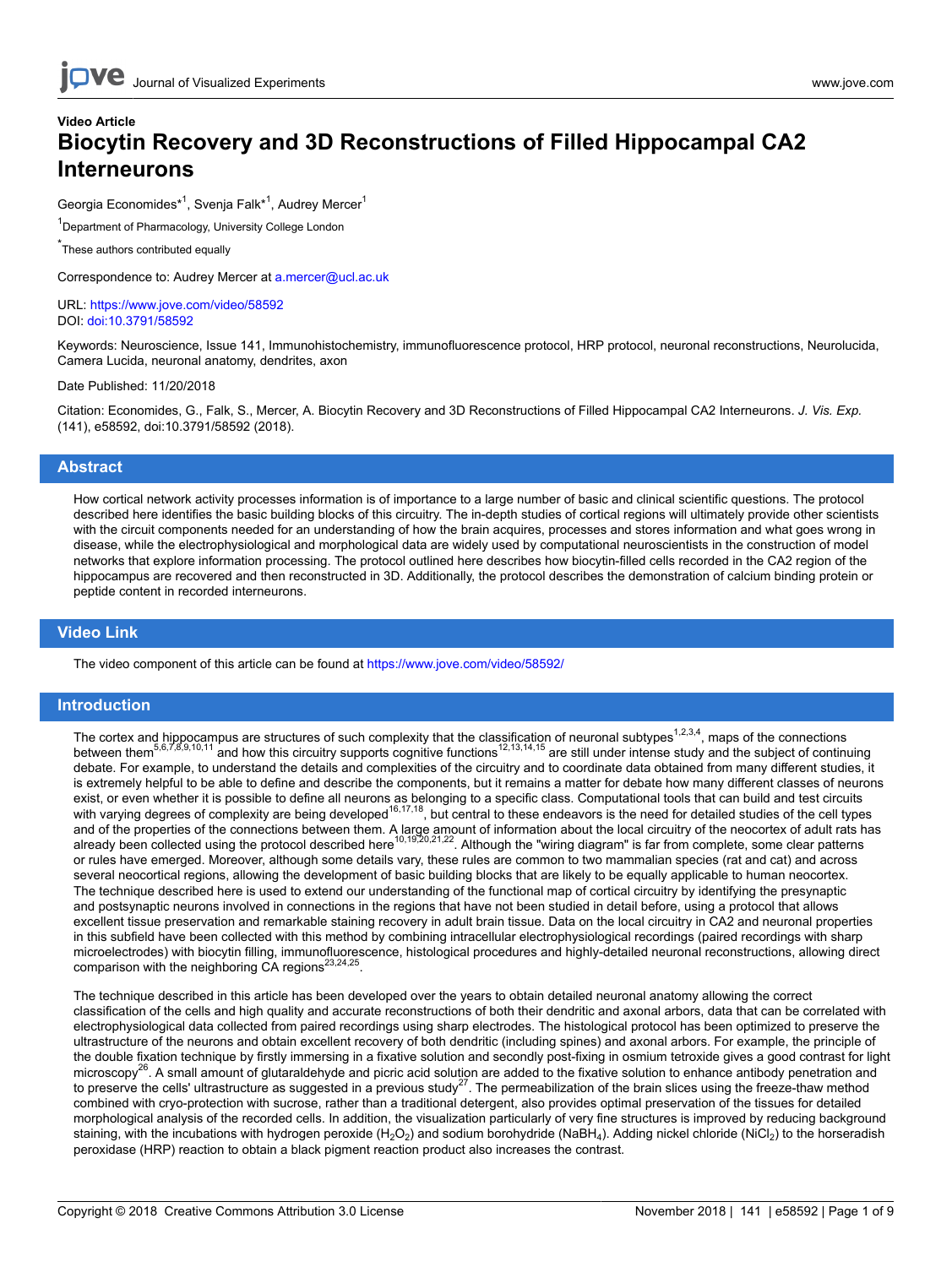The following protocol describes the procedures used to ascertain excellent tissue preservation and highly detailed neuronal 3D reconstructions following intracellular recordings *in vitro*. The description of the slice preparation, intracellular paired recordings using sharp electrodes and<br>subsequent histological procedures used in our laboratory have been previo intracellularly with biocytin in 450–500 μm thick slices, the same protocol may be used following whole-cell recordings. However, the use of thinner slices will result in less complete reconstructions of the cells.

## **Protocol**

All procedures used throughout this study were carried out according to the British Home Office regulations with regard to the Animal Scientific Procedures Act 1986.

# **1. Determination of Calcium Binding Protein or Protein Content of Interneurons and Biocytin Visualization Following Electrophysiological Recordings and Biocytin Filling**

Note: At the end of the electrophysiological recordings, slices that contain biocytin-filled cells are fixed overnight prior to histological procedures. The fixative solution will be replaced with a single change of 0.1 M phosphate buffer the next morning, if the rest of the procedure is carried out on another day, in order to prevent tissue damage. The fixation solution (4% paraformaldehyde, 0.2% saturated picric acid solution, 0.025% glutaraldehyde solution in 0.1 M phosphate buffer (PB)) must be made fresh on the day of the recordings for best results.

- 1. At the end of the electrophysiological recording, carefully pick up the slice containing the recorded cell(s) with a paintbrush and place it in a pot containing artificial cerebral spinal fluid (ACSF).
- NOTE: Details of the protocol used for slice preparation and intracellular recordings using sharp electrodes have been described previously<sup>28</sup>. 2. In a fume hood, carefully pick up the brain slice with a paintbrush and roll it onto a small piece of fine quality filter paper. Place another piece of moistened filter paper onto the slice and place the two pieces of wet filter paper in a small plastic pot containing 5-10 mL of fixative solution and store in the fridge overnight at 4 °C.
- 3. Prepare a solution of gelatin in distilled water. Place 20 mL of distilled water in a beaker on a hot plate and heat it to 60 °C. Add progressively 2.4 g of gelatin to the water, wait until dissolved and allow it to cool to 35-40 °C before use to prevent tissue damage.
- 4. Replace the fixative solution with 2 mL of 0.1 M PB. Place the slice in a Petri dish and cut away any excess tissue with a scalpel blade. Place the trimmed tissue in a Petri dish (diameter of 9 cm, height of 1.4 cm), ensuring that it lies flat with no folds or creases, and remove the excess buffer using a dry paintbrush.
- 5. Cover the tissue with the warm gelatin solution and place the Petri dish onto a frozen block to quickly cool the solution.
- 6. Using an angle-poise lamp to provide contrast, look through the side of the dish and keep the slice flat using light pressure from a fine paintbrush until the gelatin begins to set. NOTE: The gelatin can be re-melted if the tissue does not lie flat. Any imperfections on the surface of the gelatin caused by the removal of the paintbrush as it solidifies may be removed by melting the surface layer gently by moving the bulb of the lamp close to the surface for a few seconds.
- 7. Move the dish of setting gelatin to the fridge and leave at 4 °C for 30-60 min.
- 8. In a fume hood, cut out a small block ( $\sim 1 \times 1$  cm) containing the gelatin-embedded tissue of the dish using a scalpel blade, lift the block using a small spatula and carefully place it in the same but fresh fixative solution used to fix the slices for at least 30 min at 4 °C.
- 9. Wash the gelatin block in 5 mL of 0.1 M PB three times, dry it using a piece of paper tissue and stick the block side up (*i.e.*, with the tissue at the top) onto a vibratome chuck using superglue.
- 10. Remove excess glue with a piece of filter paper and use a scalpel blade to cut the corners of the block off, leaving a diamond shape.
- 11. Section the slice at 50 µm thickness using a vibratome and place each section carefully in a glass vial containing 10% sucrose.
- 12. Carefully pick up a section from the vial, place it flat into a Petri dish lid. Using a dissecting microscope and a fresh scalpel blade, remove the gelatin from around the section and return the section to a vial containing 2 mL of fresh 10% sucrose NOTE: It is crucial to remove as much gelatin as possible at this stage to reduce tissue shrinkage during the dehydration step (Step 1.37).
- 13. Cryo-protect the sections in 0.1 M PB-based sucrose-glycerol solution at room temperature by incubating them for 10 min in 10% sucrose solution, 20 min in 20% sucrose-6% glycerol solution twice and finally 30 min in 30% sucrose-12% glycerol solution twice under constant agitation
- 14. Place the sections flat onto a small rectangle of tin foil using a paintbrush. Remove any excess liquid from the sections and carefully fold the tin foil into a parcel.
- 15. Hold the parcel close to the surface of liquid nitrogen without touching the surface for 30 s and then allow the sections to thaw completely for approximately 30 s. Repeat the freeze-thaw another two times.
- 16. Remove all sections with a paintbrush and place them in a glass vial containing 2 mL of 0.1 M PB under constant agitation to wash off excess sucrose.
- 17. Remove the PB with a Pasteur pipette and incubate the sections in 2 mL of 1% aqueous  $H_2O_2$  for 30 min. Wash the sections in 2 mL of 0.1 M PB 3x 5 min.
- 18. Remove the 0.1 M PB with a Pasteur pipette and add 1 % sodium borohydride (NaBH<sub>4</sub>) in 0.1 M PB.
- NOTE: Do not cap the vial, as NaBH<sup>4</sup> solution gives off hydrogen gas. 19. Remove the sodium borohydride with a Pasteur pipette and wash the sections thoroughly in 2 mL of 0.1 M PB 5x 5 min.
- 20. Replace the 0.1 M PB with 10% normal goat serum (NGS) in 0.1 M PB for 30 min.
- 21. Remove the goat serum and incubate the sections overnight at 4 °C in a mixture of mouse monoclonal and rabbit polyclonal antibodies made up in ABC solution.
- NOTE: A list of primary antibodies used in previous studies is displayed in **Table 1** in Botcher *et al.* (2014)<sup>29</sup>.
- 22. Incubate the sections for 2 h in the dark in a mixture of fluorescently-labelled secondary antibodies (**Table of Materials**).
- 23. Mount the sections onto the slides in mounting medium and cover with a coverslip.
- 24. Take images of fluorescence labelling at 40X magnification (**Figure 1Bb**).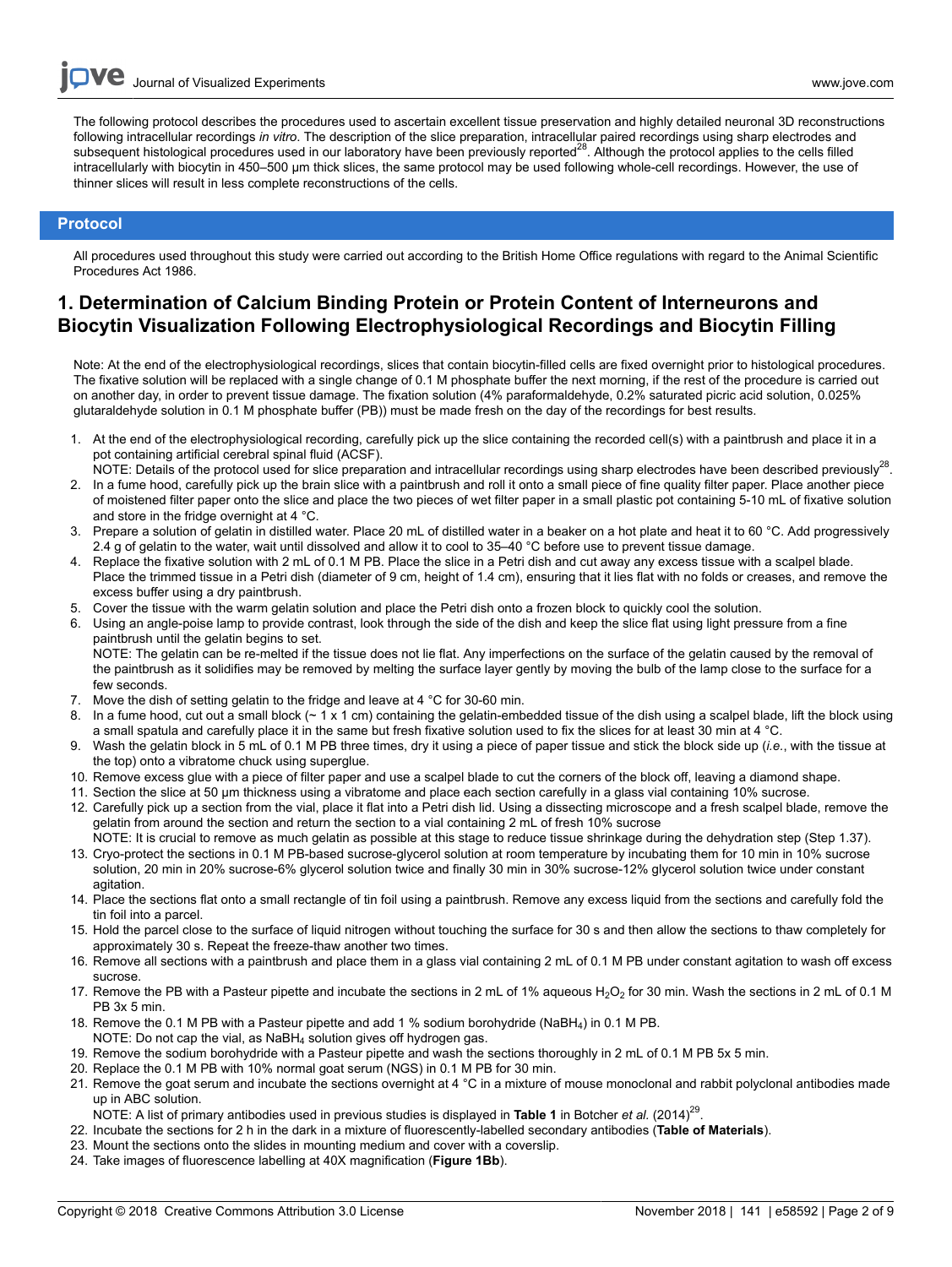- 25. After the fluorescence imaging, place the slide into a glass Petri dish containing PBS and carefully remove the coverslip. Then wash the sections off the slide using gentle pulses of PBS from a Pasteur pipette. Place the sections into a clean glass vial containing PBS.
- 26. Perform the avidin-HRP reaction by firstly incubating the sections in ABC for at least 2 h to amplify the HRP reaction product.
- 27. Prepare the 3,5 diaminobenzidine (DAB) solution by adding one tablet to 5 mL of distilled water.
- 28. Wash the sections with PBS three times for 10 min and then with Tris buffer twice for 10 min. Remove the Tris buffer after the last wash.
- 29. Quickly add one drop of 8 % NiCl<sub>2</sub> solution to the DAB solution, pipette the solution in and out to mix and quickly add 1 mL of this solution over the sections. Incubate the sections in the DAB/NiCl<sub>2</sub> solution for 15 min.
- 30. Add 10 µL of 1% H<sub>2</sub>O<sub>2</sub> to the DAB solution. Allow the reaction to proceed in the dark under constant agitation for about 1 to 2 min and monitor the labelling of the filled cells with a dissecting microscope.
- 31. Stop the reaction by removing the DAB/NiCl<sub>2</sub>/H<sub>2</sub>O<sub>2</sub> solution and wash the sections with Tris buffer twice for 5 min.
- 32. In a fume hood, place a small circle of filter paper into a Petri dish and dampen it with 0.1 M PB. Lift the sections one at a time from the glass vial using a paintbrush, and place them carefully flat upon the paper.
- 33. Cover the sections with another moistened circle of filter paper and remove excess buffer by gently touching tissue paper to the surface.
- 34. Apply 8–9 drops of 1% osmium tetroxide in 0.1 M PB to the top paper, cover the dish and retain in the fume hood for at least 30 min, but no more than 1 h.
- 35. Open the Petri dish and lift the top filter paper. Lift the sections carefully one at a time with a paintbrush, place them in a glass vial and rinse them in distilled water twice.
- 36. Dispose of osmium tetroxide waste appropriately. Rinse all disposable equipment and place them in appropriate bins.
- 37. Place each section flat onto a glass slide and coverslip the sections. Transfer the slide into a Petri dish, place an empty glass vial over the coverslip to retain it in place and cover with 50% alcohol. After 15 min, remove the slide from the solution and remove the sections from the slide. Place the sections back on the slide and then place the slide in 70% alcohol for 15 min. Repeat the same process with 95% and finally 100% alcohol solution.
- 38. Following the dehydration step, transfer the sections to a glass vial containing 100% alcohol on a shaker in a fume hood. Replace the alcohol solution with propylene oxide (C<sub>3</sub>H<sub>6</sub>O) and wash three times for 5 min. Following the last wash, keep ~2 mL of propylene oxide in the vial and add resin (1:1 ratio). Ensure that the resin is dissolved and keep the sections under constant agitation for 30 min.
- 39. Place each section in an aluminum planchette containing epoxy resin using a wooden stick and incubate overnight. NOTE: Do not leave the sections in the resin longer than 24 h to avoid the risk of damaging the sections.
- 40. Place the planchette over a hot plate for approximately 10 min. Pick up each section with a wooden stick and place them on a clean slide. Keep the orientation of each section consistent using a dissecting microscope. Place a coverslip over the sections. Place the slide in the oven for 48 h at 56 °C for curing.

# **2. 3D Neuronal Reconstructions**

NOTE: Neurolucida software is used. Instructions provided below only apply to a specific neurone reconstruction system (**Table of Materials**). The sections obtained from the cutting are matched prior to the reconstructions using a microscope.

- 1. Place a slide on the stage and secure with stage clip and open the neuron reconstruction software. Click on **Acquire** tab and select **Live image**.
- 2. Measure the thickness of each section using 100X oil objective lens. Make a note of the value on the z-meter at the top and bottom of each section and calculate the section thickness as the difference of the two values.
- 3. Use a low-magnification objective to focus on the **Home** section containing the cell body. Then use a 100x objective, focus on the cell body and click in the center to mark the reference point.
- 4. From the **Trace** tab, select **Serial Section Manager**. Then select **Create New Section** (+ icon) in the **Serial Section Manager** window. Enter the number of sections. Name each section in the correct Z order and enter the cut thickness measured in Step 2.2.
- 5. To trace the soma in 3D using 100X objective, select **Contour** from the **Trace** tab and select the **Cell Body** contour. Use the joystick to move the focus to the very top of the cell body. Place the points by clicking around the perimeter of the part that is currently in focus. Right-click and select **Close Contour** to finish this first outline. Repeat this process at different z positions until the bottom of the cell body is reached (**Figure 2**).

NOTE: Select **3D visualize** in **Trace** tab to visualize the cell body in 3D.

- 6. To trace the cell body in 2D using 100X objective, select **Cell Body** from the **Neuron** menu in the **Trace** tab. Focus on the middle of the cell body. Place the points by clicking around the perimeter of the cell body. To complete the cell body, right-click and select **Finish Cell Body**.
- 7. To trace the dendritic arbor, select **Dendrite** or **Apical Dendrite** in the **Neuron** menu. First trace a short, initial segment for each dendrite using the mouse scroll wheel to adjust the diameter of the cursor to match the diameter of the dendrite. Trace along each dendrites using the joystick to move across the section and the mouse scroll wheel to adjust the diameter of the tracing.
- 8. Check the alignment of the tracing with the live microscope image and adjust if necessary, especially after moving using the joystick. In the **Trace** tab, select **Align Tracing**, click on the tracing and then click on the correct location.
- 9. When a node in the tree is reached, right-click and select **Bifurcating Node** or **Trifurcating Node** from the drop-down menu.
- 10. When the end of a branch has been reached, select an ending from the drop-down menu in the **Neuron** menu. Select the correct ending type, *i.e*., **High ending, normal ending** or l**ow ending** to facilitate matching across sections.
- 11. Reduce the magnification on the microscope once all dendrites in the current section have been traced, select the **Joy Free** tab and move to a section that matches immediately above or below the completed section.
- 12. To identify matching points between the dendrites in a section that matches the completed section, click on the **Move** tab and select **Match points**. Select the number of points needed to be matched (three or more points is preferred) and then press **OK**. Click on the ending of a completed branch and then click on the branch. Repeat this for each match point. Repeat this process at 100X magnification to ensure accurate matching.
- 13. Add matching branches to the previous section directly by right-clicking on the ending. Select **Add to Ending** when the branch lines up with the completed traced branch and trace as previously described.
- 14. Once all the dendrites of each section have been traced, trace the axon using the same process by selecting **Axon** from the **Neuron** menu.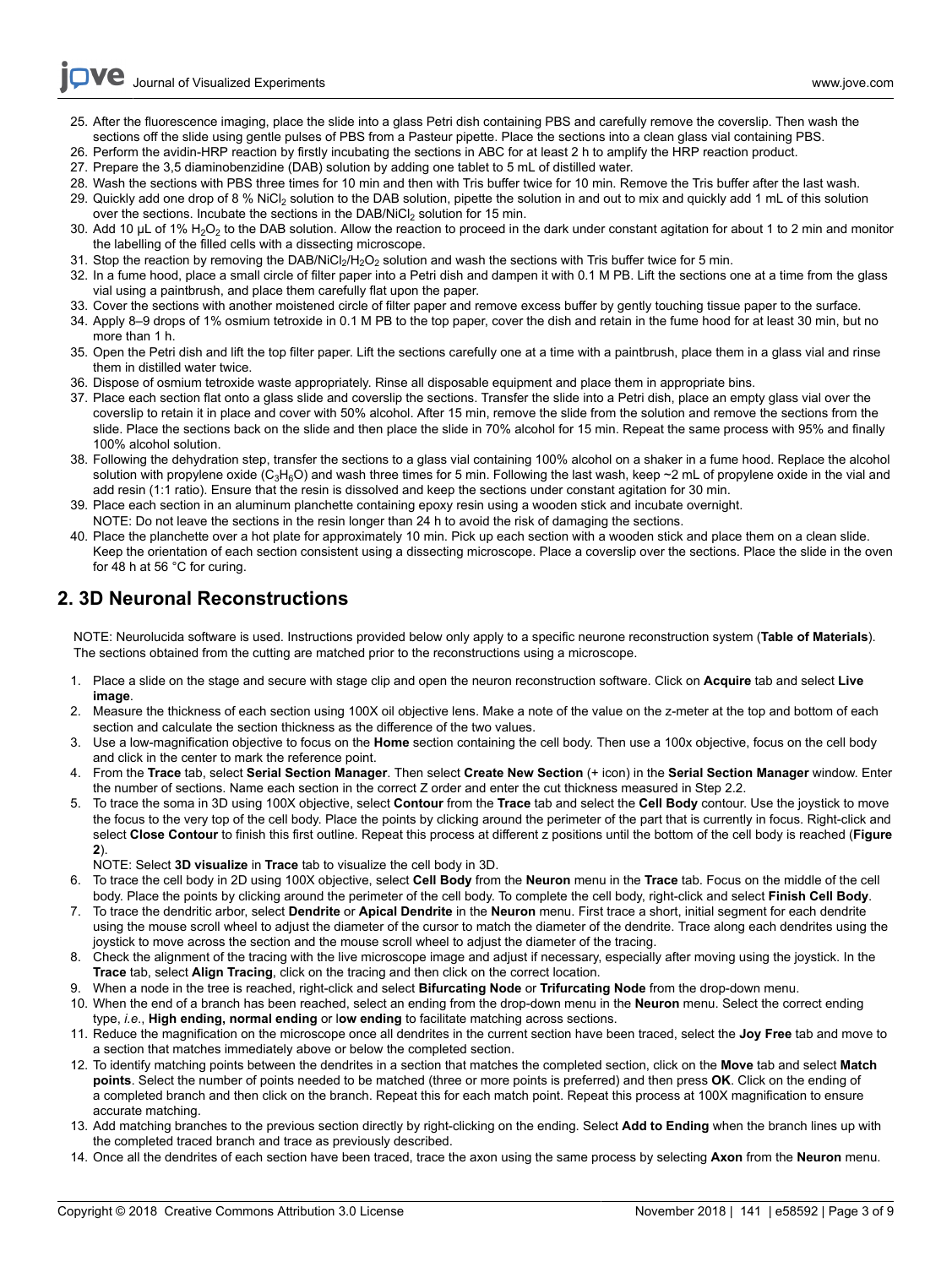- 15. Go to the **Home** section, re-align the reconstruction with the live microscope image and select **Contours** from the **Trace** tab. Select a predefined contour/layer border/region border and click to trace along a contour. Select **End Open Contour**. Trace all desired layers and region outlines.
- 16. Use **3D visualize** in **Trace** tab to visualize the reconstructions in 3D.
- 17. To record videos of 3D reconstructions (**Video 1**), open the 3D reconstruction and open **Create movies**. Set a file destination and desired rotation speed. It is recommended to set the rotation to 270°. Select **Start recording**, record for a few seconds, then click **Auto-rotate**. Select **Stop recording** when required. Edit the video with a video editing software (**Table of Materials**).
- 18. To export the files into Tiff or JPEG files, select **File | Export | Export tracing as image**. Choose a µm/pixel ratio and select **Fit**. Select a background color and select **File**. Name the file, select Tiff or JPEG and press **Save**. To export the files into vector files, select **File | Export | Export tracing as vector files**.
- 19. Use a neuron reconstruction analysis software to perform morphometric analyses.
	- 1. To analyze dendritic trees and obtain a dendrogram, open the file in Neurolucida Explorer. Select **Analyze** | **Structure** and select **Dendrogram** from the drop-down menu (**Figure 3**).
	- 2. To perform a comprehensive morphometric analysis of the 3D reconstructions (branch complexity, volumes of branches and somas, surface area), open the file in the software. In the **View** tab, click **Select all**. Select the **Analyze** tab. Then select **Structure** and **Branch Structure Analysis**.

# **3. Trouble-shooting**

- 1. Change camera settings. For best results, set the exposure time to less than 100 ms and gain and offset as close to 0 as possible.
- 2. If the neuron reconstruction software does not automatically display the traced contours as a 3D cell body in **3D visualize** in **Trace** tab, select **Select objects** in **Trace** tab, hold down the **Ctrl** key on the keyboard and click on all the drawn contours, right click and then select **Set cell body** on the drop-down menu.
- 3. To adjust the z-parameters of an individual branch, select the tree (**Select objects** in **Trace** tab) and set the z-adjustment of all points via the right-click menu drop down. Select **Modify z position**, then select **Shift z value** and enter the required value.
- 4. Realign the reconstructions using '**Go To**' in the ' **Move**' tab when it is necessary to move a large distance over the tracing.
- 5. Add additional nodes at any point during the reconstruction process. Select the branch where the node is to be placed into (**Select Object** in **Trace** tab and click on the branch), right-click, and select **Insert Node into Selected Tree**. Then click on the right location on the branch.
- 6. When reconstructing a complex neurone, trace matching branches individually and later splice them for easier identification of branches. Trace the branches in the new section individually and then attach these branches to the matching branches on the previous section by hovering over the ending of the branch to be spliced, right-click and select **Splice**, then hovering over the ending that the branch is to be spliced to and click.
- 7. If a branch is traced under the wrong tree type, select the tree, right-click and select **Change Tree Type**, and select the correct tree type.
- 8. If a point is incorrectly placed, perform **Ctrl + Z**, or click the **Undo** button in the **Trace** menu to remove the last point. However, this procedure will not work if the joystick is used to move across the section before attempting to remove a point. In this case, the point may be removed when the branch is ended. Select the branch (Press **Select Object** and click on the branch), hover over the point to be removed, right-click and select remove point.
- 9. If unsure whether two branches are matched, either 1) use **3D Visualize** in **Trace** tab to check whether the branches match in the z-plane, or 2) use **Show Flanking** feature in the Serial Section Manager to display sections immediately above and below the current section in grey.
- 10. If a section is flipped, go to **Tools** in the **Trace** tab. Select **Adjust XY Scaling** and change X-axis to -1. Then select **Correct Z-shrinkage** and change z-axis to -1. Then trace branches as usual. Remember to reverse these changes when moving to a section which had the original orientation. Changing the x- and z-axis will not change branch ending labels, so take care when splicing that the correct endings are being used.
- 11. Correct Z-shrinkage can be corrected, if there is a significant difference between the section cut thickness and the mounted thickness measured. In the **Trace** tab, select **Tools**, then **Correct Z-shrinkage**, and enter the shrinkage factor for the z-axis as a decimal representation of the cut thickness divided by the mounted thickness.

## **Representative Results**

Neurons in hippocampal CA2 were filled with biocytin following electrophysiological recordings (**Figures 1Ac, Ad** and **1Bc, Bd**). The slices were fixed overnight following the recordings and the neurochemistry and morphological characterization of neurons were revealed following the protocol described here.

The calcium binding protein or protein content of filled interneurons was determined by incubating the slices first with primary antibodies and then with fluorescently labelled secondary antibodies. The firing characteristics of the interneurons during the recordings will dictate the choice of primary antibodies used. Avidin-AMCA was used to visualize the biocytin-filled interneuron and anti-mouse fluorescein isothiocyanate (FITC) and goat anti-rabbit Texas Red (TR) were used to characterize the interneuronal neurochemistry (**Figure 1Bb**).

Following the fluorescence visualization, an HRP protocol was used to reveal the biocytin (**Figure 1Ab**). The fine detailed anatomy of CA2 interneurons was then drawn in 3D using a neuron reconstruction software (**Figure 2** and **Figure 3a**). A video of a 3D reconstruction of a basket cell recorded and filled in CA2 is displayed in **Video**. Neuronal reconstructions were considered as complete if both the dendritic and axonal arbors were confined within the depth of the 450-500 μm slice. Poor axonal arbor staining was assessed by the presence of truncated branches with open endings at the top or the bottom of the slice or by a staining that was limited to the axon initial segment and very proximal branches. **Figure 4** represents the examples of a good and a poor HRP staining following biocytin visualization.

Morphometric analysis of 3D reconstructions (**Figure 3**) can be carried out to demonstrate branch complexity, soma surface area and the surface area and volume of the dendritic and axonal arbors.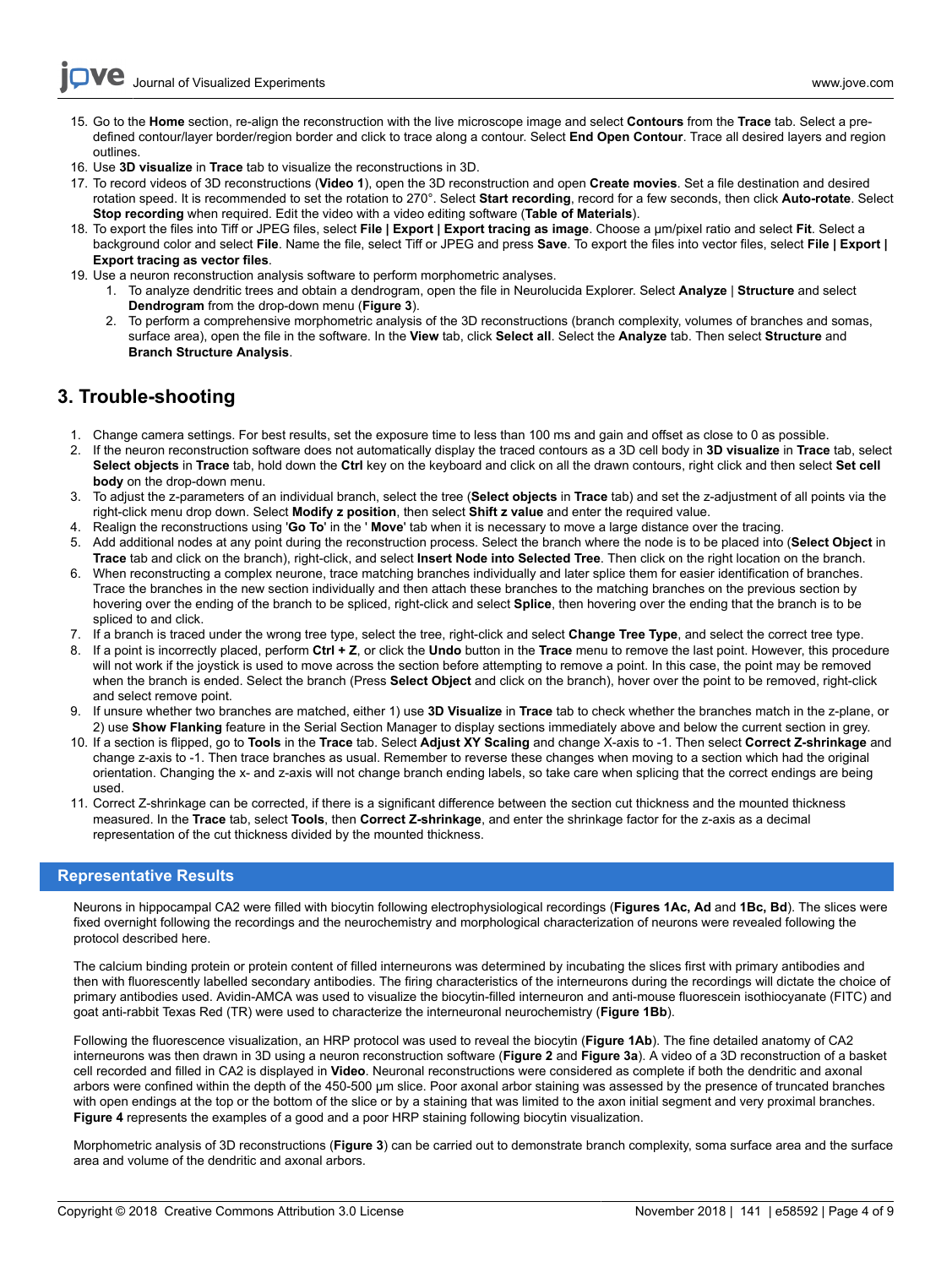Journal of Visualized [Experiments](https://www.jove.com) [www.jove.com](https://www.jove.com)



**Figure 1: Neuronal reconstructions of two types of basket cells recorded and filled in the hippocampal CA2 region and correlated electrophysiological data obtained following intracellular recordings** *in vitro***. This figure has been modified from previous studies<sup>23,24</sup>. SO** Stratum Oriens, SP Stratum Pyramidale, SR Stratum Radiatum, SLM Stratum Lacunosum Moleculare. (**A**) Aa: Reconstruction of a CA2 basket cell with restricted dendritic and axonal arbor using a drawing tube (1000X). The dendrites are in black, and the axon is in red. Ab: Image of the biocytin-filled basket cell following the avidin-HRP protocol described here. Ac: Representative trace of voltage responses to hyperpolarizing and depolarizing current injection of a CA2 basket cell with restricted dendritic and axonal arbor. Ad: Example of a CA2 pyramid to narrow arbor basket cell connections recorded using sharp electrodes. Composite excitatory post-synaptic potential (EPSP) averages show brief train depression apparent during responses to trains of three spikes. (**B**) Ba: 2D reconstruction of a CA2 basket cell with wide dendritic and axonal arbors using a drawing tube (1000X). The dendritic tree of this basket cell (in black) extended radially through all layers of the CA2 region and horizontally in SO and SP of the CA2 and CA3 regions. One horizontal dendrite also reached the CA1 region. The axon (in red) extended to the CA3 and CA1 regions. Bb: The biocytin-filled (AMCA staining) basket cell was PV-immunopositive (FITC staining) and CB-immunonegative (Texas-Red staining). Bc: Representative trace of voltage responses to hyperpolarizing and depolarizing current injection of a CA2 basket cell with wide dendritic and axonal arbor. Bd: Composite EPSP averages show brief train facilitation apparent during responses to trains of three spikes. Examples of other types of interneurons recorded in CA2 can be found in previous studies<sup>25,30</sup>. [Please click here to view a larger version](https://www.jove.com/files/ftp_upload/58592/58592fig1large.jpg) [of this figure.](https://www.jove.com/files/ftp_upload/58592/58592fig1large.jpg)



**Figure 2: 3D cell body reconstruction.** (**A**) 3D tracing of the cell body. View of the different contours traced at different z positions whilst focusing through the cell body. (**B**) 3D view of the different contours. (**C**) 3D view of the cell body at a different angle. [Please click here to view a](https://www.jove.com/files/ftp_upload/58592/58592fig2large.jpg) [larger version of this figure.](https://www.jove.com/files/ftp_upload/58592/58592fig2large.jpg)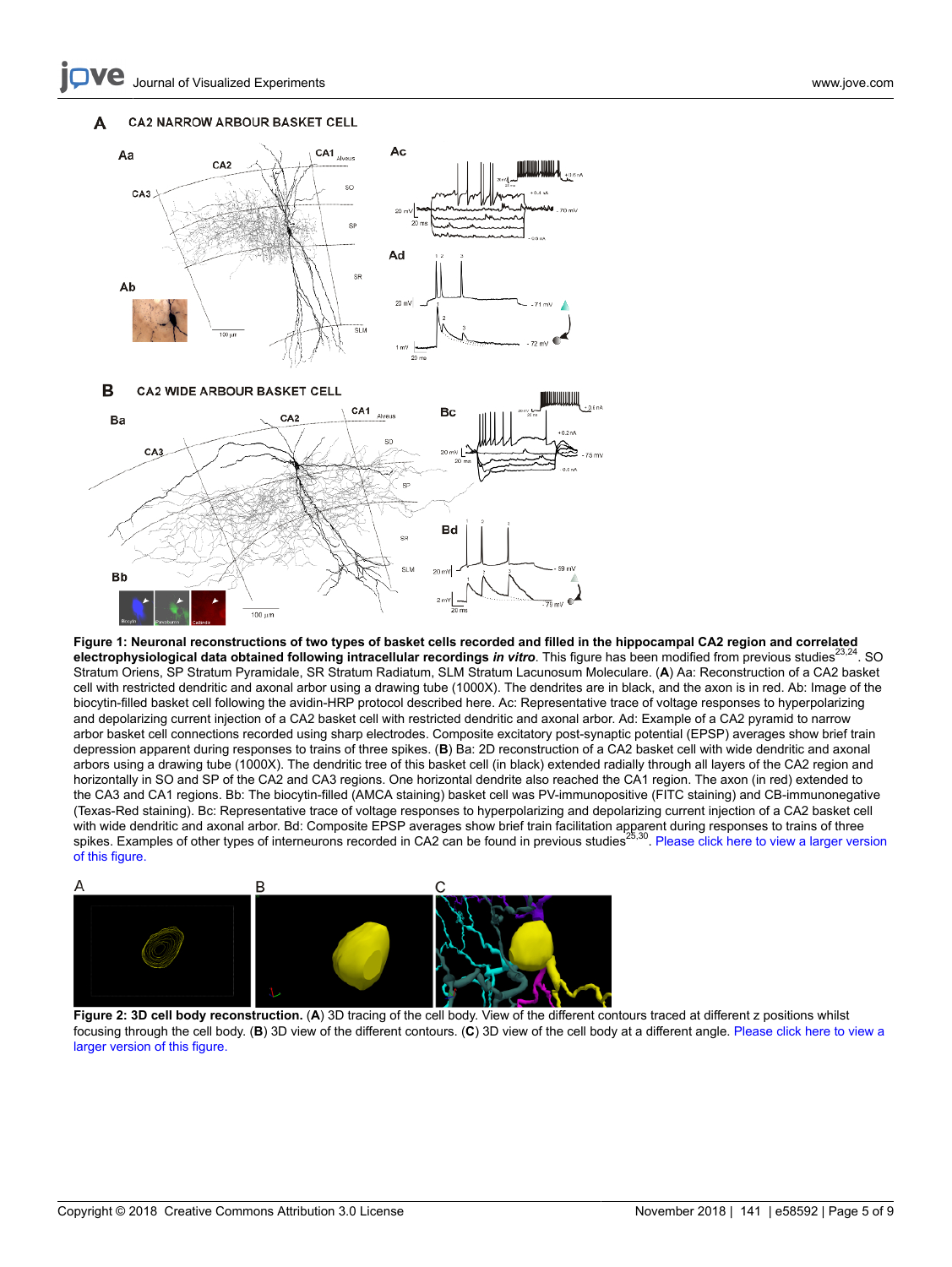

**Figure 3: Morphometry analyses of 3D neuronal reconstructions**. (**A**) 3D reconstruction of a CA2 narrow arbor basket cell. Each dendritic branch is represented by a color (green, blue, red and pink) and axon is in light blue. (**B**) Dendrogram of the basket cell representing the number of dendritic branches and length of each segment contained within spheres concentric with the soma and at 100 μm intervals from the soma. The colors on the dendrogram correspond to those of the dendrites in A. (**C**) Example of morphometric analysis performed on CA2 pyramidal cells (adapted from a previous study<sup>23</sup>). The number of dendritic branches was plotted against the distance from the soma of CA2 pyramidal cells. [Please click here to view a larger version of this figure.](https://www.jove.com/files/ftp_upload/58592/58592fig3large.jpg)



**Figure 4: Examples of good (A) and poor (B) HRP staining.** (**A**) Biocytin recovery revealed a very well filled interneuron in CA2. The cell body (CB) is darkly stained and has clear outlines. The dendrites are beaded and displayed some spines (represented by red stars). The axonal arbor (A) is dense and presents small boutons. (**B**) Example of a poor dendritic and axonal staining of 2 pyramidal cells in CA2. The staining of the CB is faint with no clear outline. Poor staining is often associated with shorter electrophysiological recordings resulting in the presence of very few biocytin-filled branches. [Please click here to view a larger version of this figure.](https://www.jove.com/files/ftp_upload/58592/58592fig4large.jpg)

**Video 1: 3D neuronal reconstruction of a CA2 basket cell with restricted dendritic arbor (also referred to as CA2 narrow arbor basket cell) with its soma in stratum pyramidale, dendrites spanning all layers and axon in CA2 stratum pyramidale and adjacent stratum oriens and radiatum.** Very few branches reached the proximal CA3 stratum oriens and CA3 stratum pyramidale. This cell was filled with biocytin following electrophysiological recordings and sections were processed with avidin-HRP following the protocol described here. Due to slicing, only the axon within the depth of the slice was recovered, though the dendrites are intact. Dendrites are in dark pink and axon in white. Layer and region boundaries have been added at the beginning of the video. 3D reconstruction by Georgia Economides- 3D video by Svenja Falk. The video was recorded with a neuron reconstruction software as stated in Step 2.17 and edited with a video editing software. Link to the video:<sup>30</sup> [Please click here to download this video.](https://www.jove.com/files/ftp_upload/58592/Figure_3.mp4)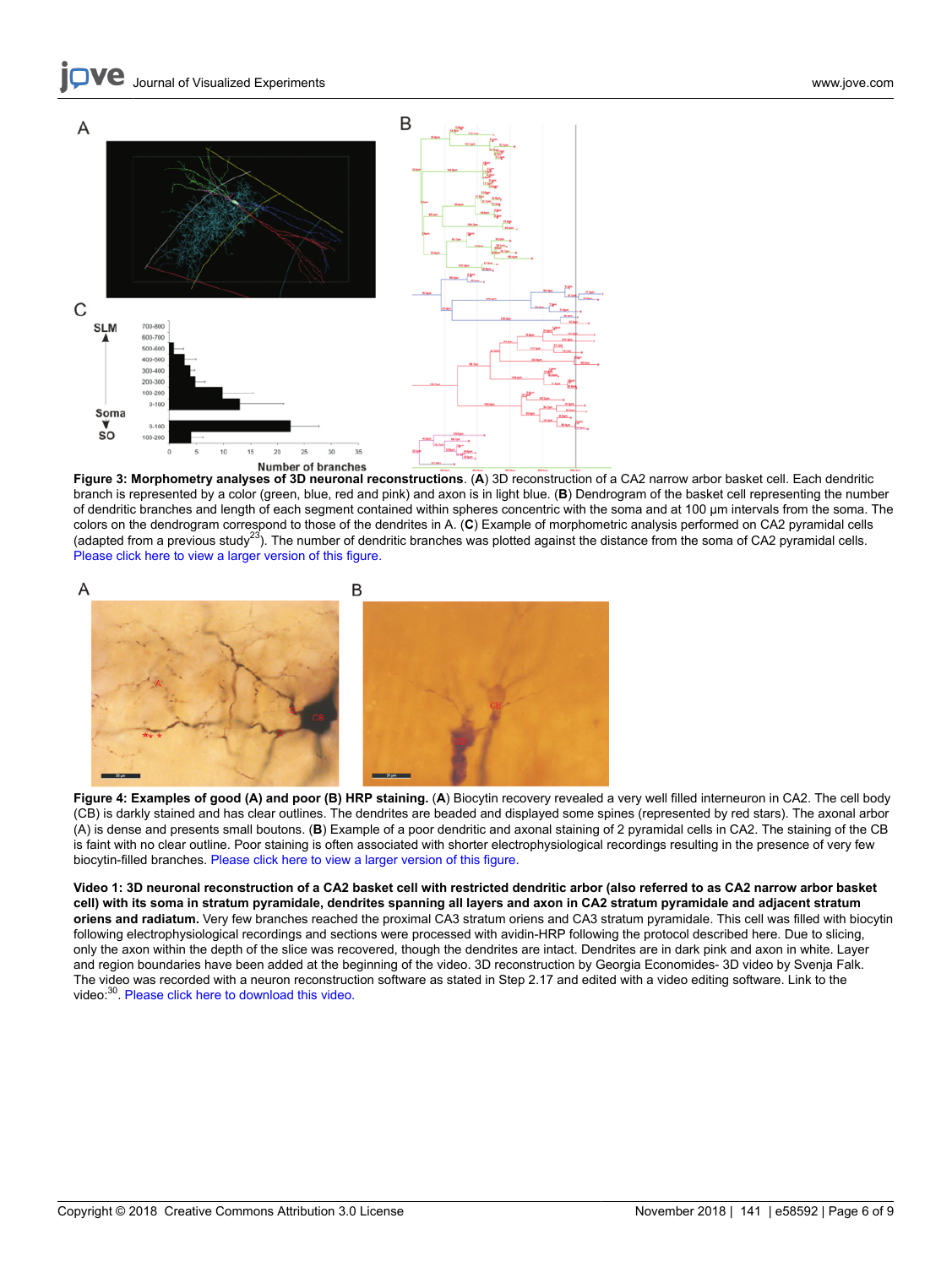| Solutions used                                                 | Composition/Instructions                                                                                                                                                                                                                                                                                                                                                                                                                                                                                                                                                                                                                                                         |
|----------------------------------------------------------------|----------------------------------------------------------------------------------------------------------------------------------------------------------------------------------------------------------------------------------------------------------------------------------------------------------------------------------------------------------------------------------------------------------------------------------------------------------------------------------------------------------------------------------------------------------------------------------------------------------------------------------------------------------------------------------|
| <b>Fixation solution</b>                                       | 4% paraformaldehyde, 0.2% saturated picric acid solution, 0.025%<br>glutaraldehyde solution in 0.1 M phosphate buffer (PB)                                                                                                                                                                                                                                                                                                                                                                                                                                                                                                                                                       |
| 0.1M Phosphate Buffer pH 7.6                                   | Add 100 mL of stock 1 M Phosphate Buffer to 900 mL of distilled water                                                                                                                                                                                                                                                                                                                                                                                                                                                                                                                                                                                                            |
| Phosphate buffered saline (PBS) pH 7.4/7.5                     | Add 10 mL of 0.1M phosphate buffer, 0.2 g of KCI and 8.76 g of NaCI to<br>990 mL of distilled water                                                                                                                                                                                                                                                                                                                                                                                                                                                                                                                                                                              |
| TRIS buffer pH 7.5                                             | Dissolve 5.72 g of Tris Hydrochloride and 1.66 g of Tris Base in 50 mL<br>of distilled water. Then make up to 1 L with distilled water.                                                                                                                                                                                                                                                                                                                                                                                                                                                                                                                                          |
| Buffered glutaraldehyde and paraformaldehyde fixative solution | 4% paraformaldehyde, 0.2% saturated picric acid solution, 0.025%<br>glutaraldehyde solution in 0.1 M Phosphate buffer.                                                                                                                                                                                                                                                                                                                                                                                                                                                                                                                                                           |
| ABC solution                                                   | Solution to be made at least 30 min before use from the ABC kit. Add 1<br>drop of solution A and 1 drop of solution B to 2.5 mL of PBS.                                                                                                                                                                                                                                                                                                                                                                                                                                                                                                                                          |
| Durcupan epoxy resin:                                          | To make 20 pots: 20 g of component A, 20 g of component B, 0.6 g of<br>component C and 0.4 g of component D-                                                                                                                                                                                                                                                                                                                                                                                                                                                                                                                                                                     |
|                                                                | Protect the balance from spills by covering the plate with a circle of<br>filter paper. Carefully weigh the reagents into a tripour beaker in the<br>proportions stated above. Mix thoroughly by vigorously stirring using<br>two wooden sticks for at least 5 min. The mixture should become a<br>uniform density dark brown colour. Place the beaker into the oven at<br>$\sim$ 50 °C for a maximum of 10 min to remove as many air bubbles as<br>possible. NOTE: The resin will start to cure if you leave the beaker in the<br>oven longer than 10 min. Decant the resin out into plastic pots or 5 mL<br>syringes, date them and store in the -20 °C freezer ready for use. |

#### **Table 1: Table of solutions.**

## **Discussion**

Electrophysiological recordings *in vitro* (**Figure 1 Ac**,**d** and **Bc,d**) combined with histochemical and immunohistochemical procedures enable the detailed morphology, calcium binding protein content and identity of adult cortical interneurons recorded to be revealed. In the CA2 region, this technique allowed the study of the local circuitry for the first time and revealed subclasses of interneurons that had not been previously described in CA1 or CA3: wide dendritic and axonal arbor basket cells (**Figure 1B**), bistratified cells and SP-SR interneurons.

The protocol described here has been optimized to preserve the ultrastructure of the neurons and obtain excellent recovery of both dendritic (including spines) and axonal arbors. Critical steps includes the use of the double fixation technique to enhance contrast for light microscopy<sup>26</sup> and the addition of glutaraldehyde and picric acid solution to the fixative solution to enhance antibody penetration and preserve the neuronal ultrastructure<sup>27</sup>. Gentle freeze-thaw permeabilization gives better preservation of fine structure, while osmication and resin embedding reduce zplane shrinkage<sup>28</sup>. In addition, the visualization of very fine structures (fine axons with small boutons for example) is improved by incubating the sections with H<sub>2</sub>O<sub>2</sub> and NaBH<sub>4</sub> to reduce background staining. Contrast can also be increased with the addition of NiCl<sub>2</sub> to the HRP reaction.

The histological procedure detailed here offers excellent results in terms of reproducibility and reliability. However, the duration of the electrophysiological recordings will determine the quality of the biocytin/fluorescence staining, with shorter recordings usually associated with poor axonal staining. The choice of recording protocols (intracellular recordings using sharp electrodes vs. whole-cell patch clamping) may also influence biocytin retention and preservation of fine anatomy.

While the difficulties encountered in preserving fine structure during histological processing described here and the time taken to reconstruct at 100X magnification (1-4weeks depending on the complexity of the axon) are appreciated, this method gives an accurate representation of dendritic and axonal diameters. The use of less demanding protocols to reveal biocytin-labelling is understandable, however, these often preclude clear visualization of fine axonal branches. Detergents, to promote entry of Avidin-HRP to reveal the biocytin and antibodies, are often necessary in thick sections, but can disrupt fine structure. Neuroscientists search constantly for semiautomatic methods of reconstruction, but, for now and for axons especially, biocytin-HRP with manual reconstruction remains the gold standard<sup>31</sup>.

Highly detailed neuronal reconstructions, especially accurate drawings of axonal boutons and nodes, the presence or absence of myelin and more generally the drawing of complete axonal arbor, with the representation of accurate axon-diameter changes along its length, provide further information for accurate identification of a distinct type of interneurone. Although many interneurons may not fit exactly into a specific class, the technique described above provides correlated data on neuronal electrophysiological properties, the short-term plasticity associated with a specific type of connection and detailed neuronal reconstructions, allowing the wiring diagram, in the CA2 region, for example, to be studied in detail.

Fine, detailed structure is often simplified in computational models. While understandable, this results in the loss of the information that could prove critical in the future. Analysis of detailed 3D reconstructions with parallel synaptic data will allow the addition of further criteria for interneuronal classification. Data can be deposited in public repositories and used by modellers to explore the outcome of sporadic changes in axon diameter and myelination on action potential propagation computationally.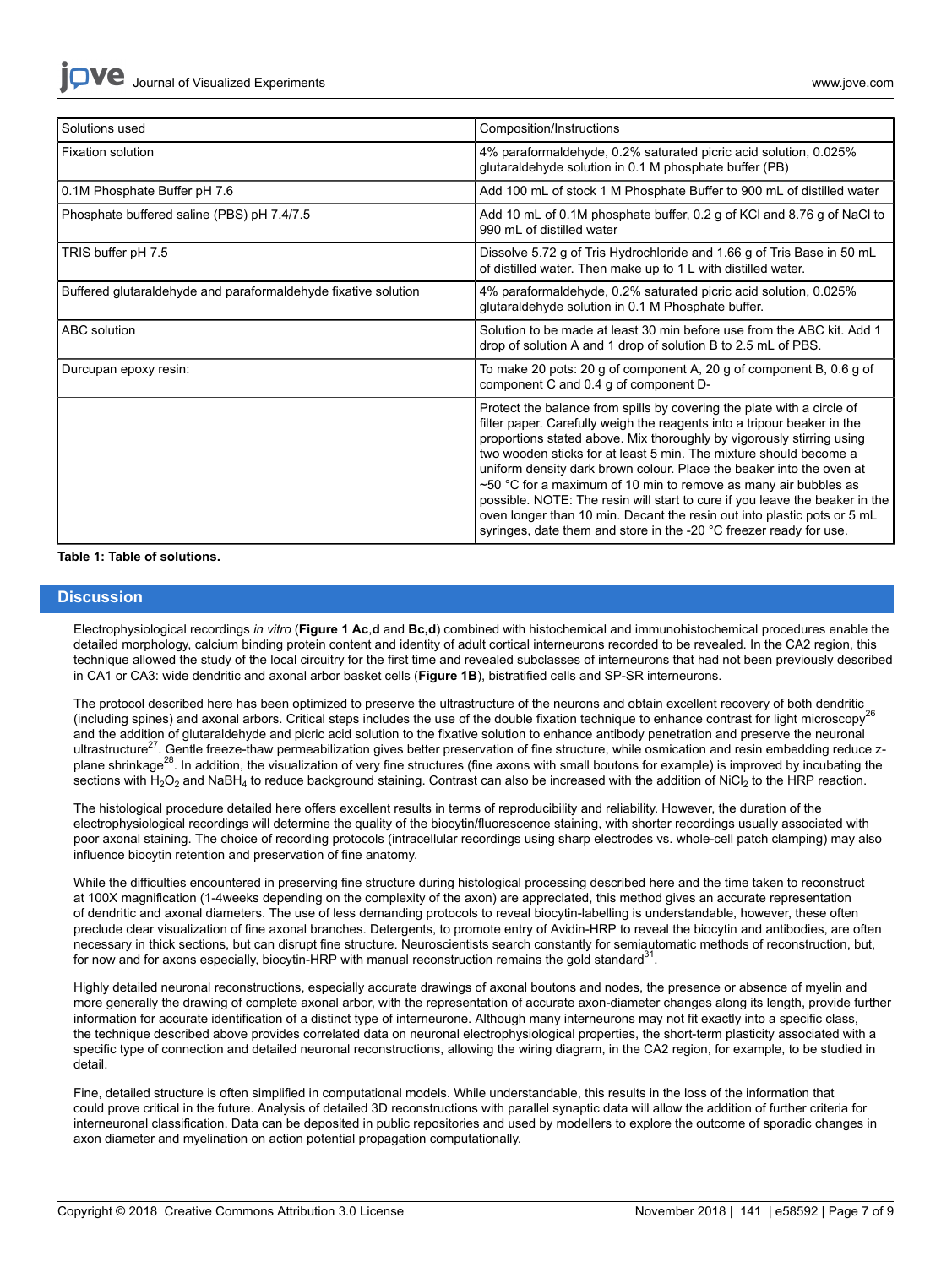### **Disclosures**

The authors have nothing to disclose.

### **Acknowledgements**

This research has received funding from Novartis Pharma (Basel) and the Medical Research Council awarded to Prof Alex Thomson, the Biotechnology and Biological Sciences Research Council (BBSRC- BB/G008639/1), the Physiological Society, the European Union's Horizon 2020 Framework Programme for Research and Innovation under the Specific Grant Agreement No. 720270 (Human Brain Project SGA1) and under the Specific Grant Agreement No. 785907 (Human Brain Project SGA2). We are extremely grateful to Prof Alex Thomson for setting up the protocol in other cortical regions, securing funding and for her continuous support for this project. Contributions made by lab-members who helped optimising the recovery protocol and reconstructed CA2 neurones are gratefully acknowledged: J. Deuchars, H. Pawelzik, D. I. Hughes, A. P. Bannister, K. Eastlake, H. Trigg, N. A. Botcher.

## **References**

- 1. Klausberger, T., Somogyi, P. Neuronal diversity and temporal dynamics: the unity of hippocampal circuit operations. *Science.* **321**, 53-57 (2008).
- 2. DeFelipe, J., *et al.* New insights into the classification and nomenclature of cortical GABAergic interneurons. *Nature Reviews Neuroscience.* **14** (3), 202-16 (2013).
- 3. Bezaire, M.J., Soltesz, I. Quantitative assessment of CA1 local circuits: knowledge base for interneuron-pyramidal cell connectivity. *Hippocampus.* **23**, 751-785. (2013).
- 4. Katona, L., *et al.* Behavior-dependent activity patterns of GABAergic long-range projecting neurons in the rat hippocampus. *Hippocampus.* **27**, 359-377 (2017).
- 5. Ali, A.B., Thomson, A.M. Facilitating pyramid to horizontal oriens-alveus interneurone inputs: dual intracellular recordings in slices of rat hippocampus. *Journal of Physiology.* **507**, 185-199 (1998).
- 6. Ali, A.B., Thomson, A.M. Synaptic alpha 5 subunit-containing GABAA receptors mediate IPSPs elicited by dendrite-preferring cells in rat neocortex. *Cerebral Cortex.* **18**, 1260-1271 (2008).
- 7. Ali, A.B., Bannister, A.P., Thomson, A.M. Robust correlations between action potential duration and the properties of synaptic connections in layer 4 interneurones in neocortical slices from juvenile rats and adult rat and cat. *Journal of Physiology.* **580**, 149-169 (2007).
- 8. Pawelzik, H., Bannister, A. P., Deuchars, J., Ilia, M., Thomson, A.M. Modulation of bistratified cell IPSPs and basket cell IPSPs by pentobarbitone sodium, diazepam and Zn2+: dual recordings in slices of adult rat hippocampus. *European Journal of Neuroscience.* **11**, 3552-3564 (1999).
- 9. Pawelzik, H., Hughes, D. I., Thomson, A. M. Physiological and morphological diversity of immunocytochemically defined parvalbumin-and cholecystokinin-positive interneurones in CA1 of the adult rat hippocampus. *Journal of Comparative Neurology.* **443**, 346-367 (2002).
- 10. Thomson, A. M., Lamy, C. Functional maps of neocortical local circuitry. *Frontiers of Neuroscience.* **1**, 19-42 (2007).
- 11. Kepecs, A., Fishell, G. Interneuron cell types are fit to function. *Nature.* **505** (7483), 318-26 (2014).
- 12. Wilent, W.B., Nitz, D.A Discrete Place Fields of Hippocampal Formation Interneurons. *Journal of Neurophysiology.* **97**:4152-4161 (2007).
- 13. Hirsch, J.A., Martinez, L.M. Laminar processing in the visual cortical column. *Current Opinion in Neurobiology.* **16** (4), 377-84 (2006).
- 14. Kay, K., Sosa, M., Chung, J.E., Karlsson, M.P., Larkin, M.C., Frank, L.M. A hippocampal network for spatial coding during immobility and sleep. *Nature.* **531**, 185-190 (2016).
- 15. Yu, J. Y., *et al.* Distinct hippocampal-cortical memory representations for experiences associated with movement versus immobility. *eLife.* **6**, e27621, (2017).
- 16. Markram, H., *et al.* Reconstruction and Simulation of Neocortical Microcircuitry. *Cell .* **163**, 456-492 (2015).
- 17. Van Geit, W., et al. BluePyOpt: Leveraging Open Source Software and Cloud Infrastructure to Optimise Model Parameters in Neuroscience. *Frontiers in Neuroinformatics.* **10**, 17 (2016).
- 18. Gal, E., *et al.* Rich cell-type-specific network topology in neocortical microcircuitry. *Nature Neuroscience.* **20,** 1004-1013 (2017).
- 19. Thomson, A. M., West, D. C., Wang, Y., and Bannister, A. P. Synaptic connections and small circuits involving excitatory and inhibitory neurons in layers 2-5 of adult rat and cat neocortex: triple intracellular recordings and biocytin labeling in vitro. *Cerebral Cortex.* **12**, 936-953 (2002).
- 20. Mercer, A., West, D. C., Morris, O. T., Kirchhecker, S., Kerkhoff, J. E., Thomson, A. M. Excitatory connections made by presynaptic corticocortical pyramidal cells in layer 6 of the neocortex. *Cerebral Cortex.* **15**, 1485-1496 (2005).
- 21. West, D. C., Mercer, A., Kirchhecker, S., Morris, O. T., Thomson, A. M. Layer 6 cortico-thalamic pyramidal cells preferentially innervate interneurons and generate facilitating EPSPs. *Cerebral Cortex.* **16**, 200-211 (2006).
- 22. Bannister, A.P., Thomson, A.M. Dynamic properties of excitatory synaptic connections involving layer 4 pyramidal cells in adult rat and cat neocortex. *Cerebral Cortex.* **17**, 2190-2203, (2007).
- 23. Mercer, A., Trigg, H.L., Thomson, A.M. Characterization of neurons in the CA2 subfield of the adult rat hippocampus. *Journal of Neuroscience.* **27** (7), 7329-38 (2007).
- 24. Mercer, A., Eastlake, K., Trigg, H.L., Thomson, A.M. Local circuitry involving parvalbumin-positive basket cells in the CA2 region of the hippocampus. *Hippocampus.* **22**(1), 43-56 (2012).
- 25. Mercer, A., Botcher, N.A., Eastlake, K. and Thomson, A.M. SP-SR interneurones: a novel class of neurones of the CA2 region of the hippocampus. *Hippocampus.* **22** (8), 1758-1769 (2012).
- 26. Sabatini, D.D., Bensch, K., Barrnett, R.J. Cytochemistry and electron microscopy: The Preservation of Cellular Ultrastructure and Enzymatic Activity by Aldehyde Fixation. *Journal of Cell Biology.* **17**, 19-58 (1963).
- 27. Somogyi, P., Takagi, H. A note on the use of picric acid-paraformaldehyde-glutaraldehyde fixative for correlated light and electron microscopic immunocytochemistry. *Neuroscience.* **7**, 1779-1783 (1982).